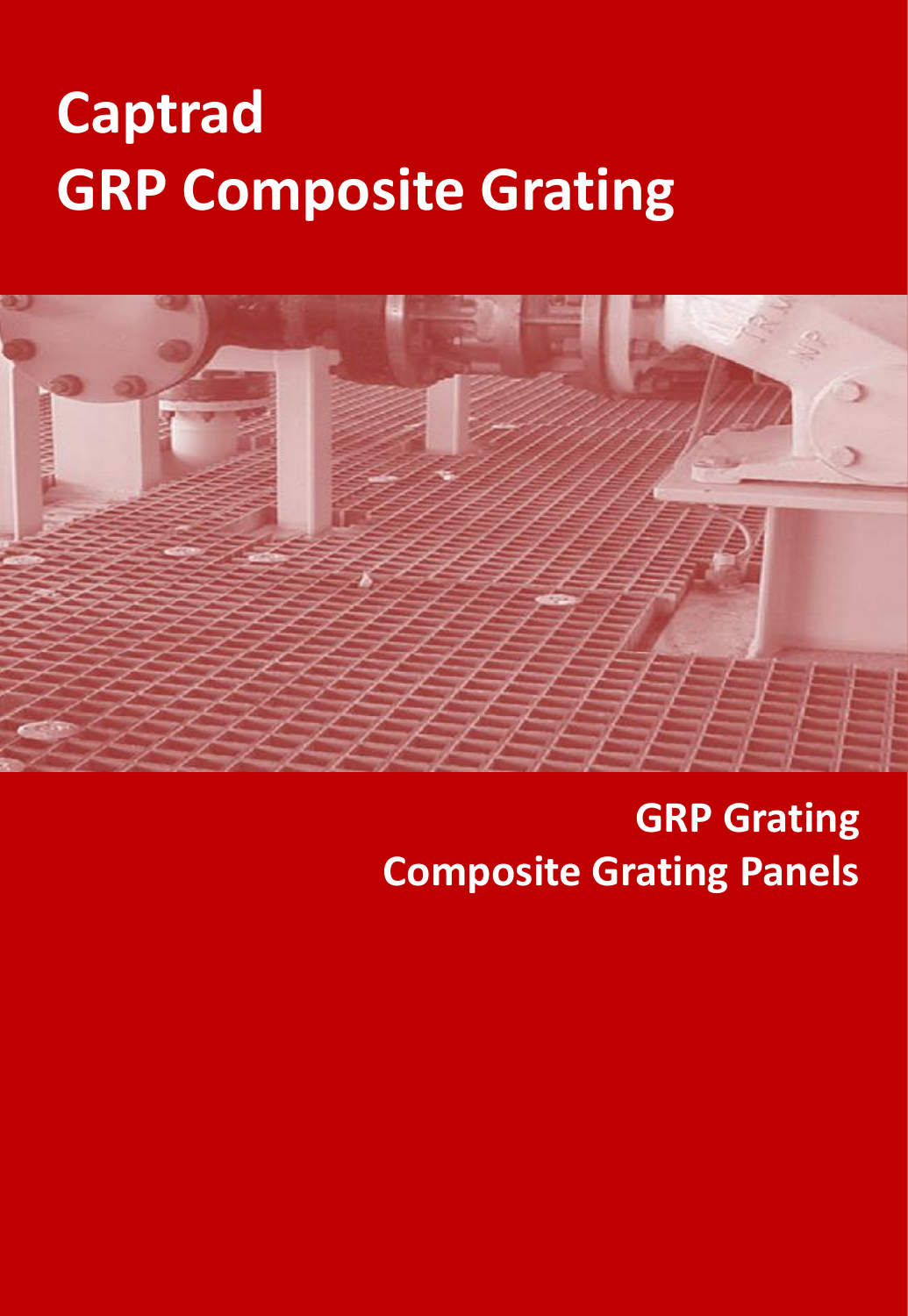# GRP Grating

Captrad produces all types of **grp gratings / fibreglass grating** from **moulded grp gratings** and **pultruded grp grating** which provide an efficient and cost effective solution for all **grp flooring**, walkways and decking areas requiring long term performance in very aggressive and corrosive/chemical environments. GRP Grating is manufactured from glass reinforced thermoset resins, Captrad's grp grating is an excellent choice to replace conventional steel and aluminium grating systems in such aggressive/hazardous environments.

Captrad's **fiberglass grating** has a density one-quarter that of steel and two-thirds that of aluminium which considerably simplifies installation and handling of our FRP grating panels. Unlike metallic grating, moulded/pultruded grating can be easily cut on site using only hand tools, the **grp open mesh flooring** allows a variety of tools to be used when fabricating. The ease of handling fiberglass grating makes it the ideal grating to install in difficult access areas as personal can carry it. Fiberglass Grating due to its light weight falls easily within H&S limits.

Along with Captrad Grating we also offer a full range of GRP Structural Profiles that can support and complement any fabricated structure. We can assist with design and offer a fabrication service thus you will receive a finished working product.

![](_page_1_Picture_4.jpeg)

![](_page_1_Picture_5.jpeg)

#### **Benefits of GRP Grating**

**Excellent Chemical and Corrosion Resistance** - withstands the most corrosive conditions

**65% Lighter than Steel** - easier to handle and less expensive to install

**Slip Resistant**- improves safety, reduces slips

**Non-Conductive** – eliminates electrical/thermal hazards

**Maintenance-Free Life** - cuts life cycle costs dramatically

**Electronically Transparent** - will not affect electromagnetic/radio frequencies

**Easy to Fabricate** - reduces installation costs

![](_page_1_Picture_14.jpeg)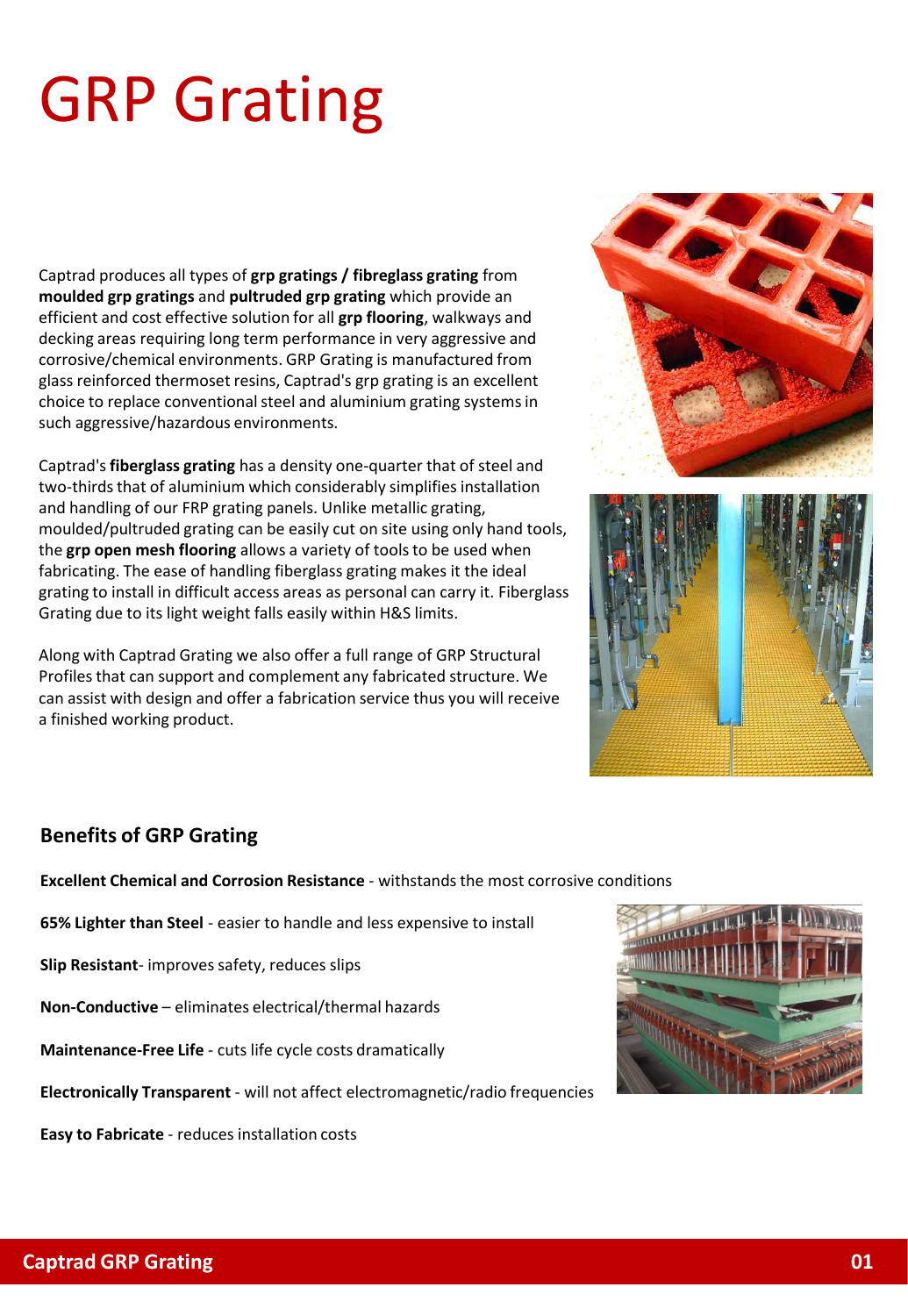# GRP Grating - Panel Sizes

| Thickness (mm)                    | <b>Grating Mesh (mm)</b> | <b>Sheet size</b><br>(mm) | <b>Colours</b><br><b>Stocked</b> | <b>Top Surface</b> | <b>Resin</b>    |
|-----------------------------------|--------------------------|---------------------------|----------------------------------|--------------------|-----------------|
| 12.7                              | 50 x 50                  | 1220 x 3660               | black, grey, yellow              | <b>GRITTED</b>     | ISO-FR          |
| 38                                | 38 x 100                 | 464 x 3661                | grey                             | <b>GRITTED</b>     | ISO-FR          |
| 54                                | 50 x 50 COVERED          | 1220 x 3660               | grey                             | <b>GRITTED</b>     | ISO-FR          |
| 25                                | 38 x 38                  | 1000 x 2000               | yellow                           | <b>GRITTED</b>     | ISO-FR          |
| 25                                | 38 x 38                  | 1000 x 3000               | green                            | <b>GRITTED</b>     | ISO-FR          |
| 25                                | 38 x 38                  | 1000 x 3000               | black                            | <b>GRITTED</b>     | ISO-FR          |
| 25                                | 38 x 38                  | 1000 x 3000               | grey                             | <b>GRITTED</b>     | ISO-FR          |
| 25                                | 38 x 38                  | 1000 x 3000               | yellow                           | <b>GRITTED</b>     | ISO-FR          |
| 30                                | 14 x 14 MINIMESH         | 1247 x 4047               | grey or beige                    | <b>GRITTED</b>     | ISO-FR          |
| 25                                | 38 x 38                  | 1226 x 3664               | grey                             | <b>SMOOTH</b>      | ISO-FR          |
| 38                                | 38 x 100                 | 1220 x 3660               | grey                             | <b>GRITTED</b>     | ISO-FR          |
| 38                                | 38 x 100                 | 1220 x 3660               | black                            | <b>GRITTED</b>     | ISO-FR          |
| 38                                | 38 x 100                 | 1220 x 3660               | yellow                           | <b>GRITTED</b>     | ISO-FR          |
| 38                                | 38 x 38                  | 1000 x 2000               | green                            | <b>GRITTED</b>     | ISO-FR          |
| 38                                | 38 x 38                  | 1000 x 3000               | green                            | <b>GRITTED</b>     | ISO-FR          |
| 38                                | 38 x 38                  | 1220 x 3660               | grey                             | <b>GRITTED</b>     | ISO-FR          |
| 38                                | 38 x 38                  | 1220 x 3660               | yellow                           | <b>GRITTED</b>     | ISO-FR          |
| 38                                | 38 x 100                 | 540 x 3663                | grey                             | <b>GRITTED</b>     | ISO-FR          |
| 38                                | 38 x 38                  | 1000 x 3000               | brown                            | <b>GRITTED</b>     | <b>PHENOLIC</b> |
| 41                                | 38 x 38 COVERED          | 1220 x 3660               | grey                             | <b>GRITTED</b>     | ISO-FR          |
| 50                                | 50 x 50                  | 1220 x 3660               | green or grey                    | <b>GRITTED</b>     | ISO-FR          |
| 50 - HIGH LOAD<br><b>CAPACITY</b> | 50 x 100                 | 1220 x 1826               | yellow                           | <b>GRITTED</b>     | VE-FR           |

| Thickness (mm)        | <b>Grating Mesh (mm)</b> | Sheet size (mm)  | <b>Colours Stocked</b> | <b>Top Surface</b> | <b>Resin</b>  |  |  |
|-----------------------|--------------------------|------------------|------------------------|--------------------|---------------|--|--|
| <b>MOULDED TREADS</b> |                          |                  |                        |                    |               |  |  |
| 38                    | 38 x 152                 | 572 x 3660       | green, grey or yellow  | <b>GRITTED</b>     | <b>ISO-FR</b> |  |  |
| 38                    | <b>TREAD</b>             | 460 x 200        | grey                   | <b>GRITTED</b>     | <b>ISO-FR</b> |  |  |
| 38                    | <b>TREAD</b>             | 200 x 1200       | grey                   | <b>GRITTED</b>     | <b>ISO-FR</b> |  |  |
| 38                    | <b>TREAD</b>             | $200 \times 600$ | grey                   | <b>GRITTED</b>     | <b>ISO-FR</b> |  |  |
| 38                    | <b>TREAD</b>             | $200 \times 600$ | grey                   | <b>GRITTED</b>     | <b>ISO-FR</b> |  |  |
| 38                    | <b>TREAD</b>             | 200 x 949        | grey                   | <b>GRITTED</b>     | <b>ISO-FR</b> |  |  |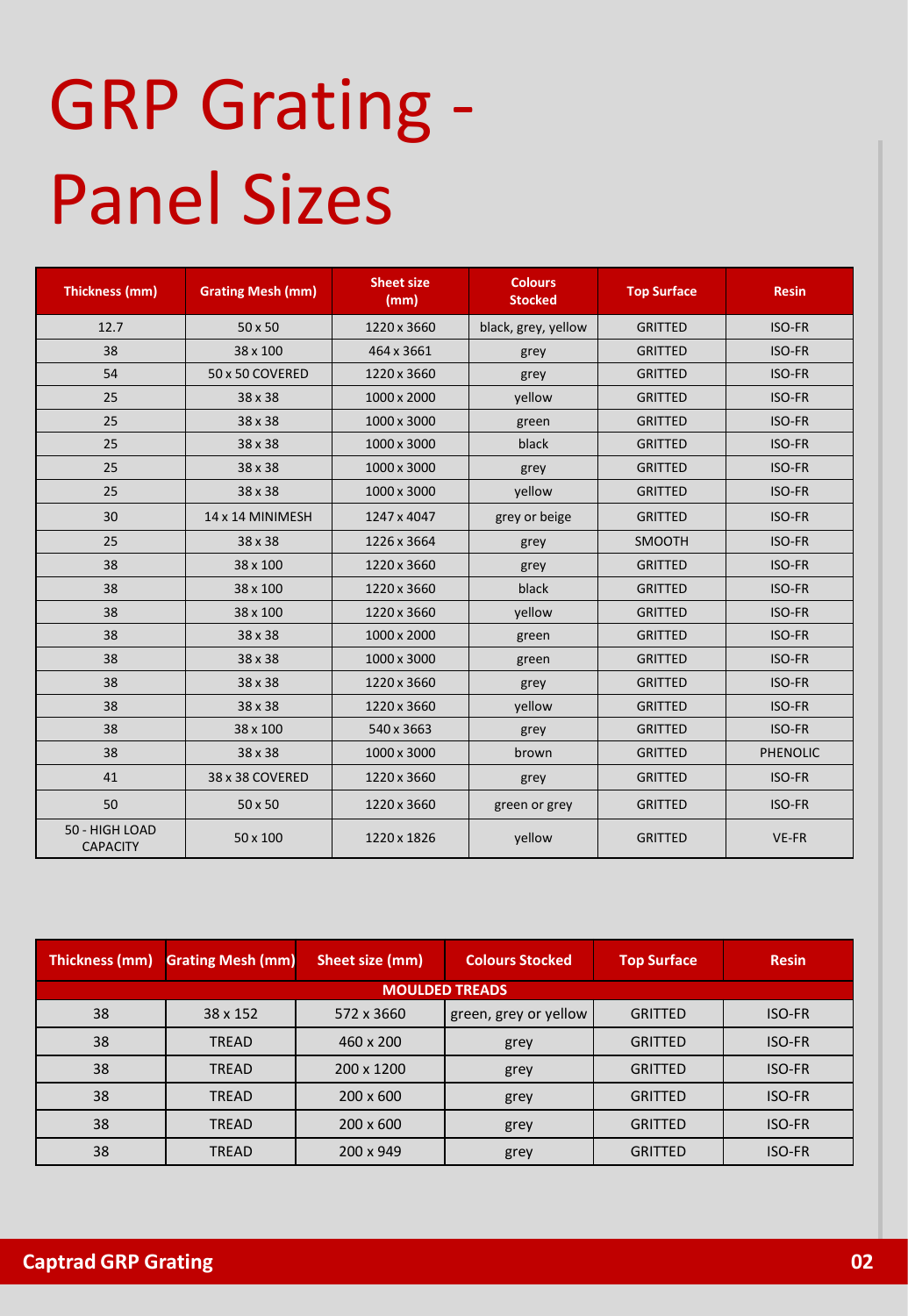## GRP Grating Load Tables

| Concentrate Line Load (Kg/M) -- Deflection in MM |             |       |       |       |       |
|--------------------------------------------------|-------------|-------|-------|-------|-------|
| Span (mm)                                        | <b>Type</b> | 150   | 300   | 600   | 750   |
| 610                                              | 25x38x38    | 1.68  | 3.55  | 6.71  | 8.2   |
|                                                  | 38x38x38    | 0.67  | 1.19  | 2.5   | 3.08  |
|                                                  | 50x50x50    | 0.5   | 0.82  | 1.77  | 3.35  |
|                                                  | 25x25x100   | 1.7   | 3.48  | 6.9   | 8.65  |
|                                                  | 25x38x38    | 5.89  | 12.15 |       |       |
| 914                                              | 38x38x38    | 1.79  | 3.65  | 7.39  | 9.31  |
|                                                  | 50x50x50    | 1.1   | 2.22  | 5.18  | 10.1  |
|                                                  | 25x25x100   | 4.75  | 8.9   | 16.52 | 20.65 |
| 1219                                             | 25x38x38    | 11.65 |       |       |       |
|                                                  | 38x38x38    | 4.8   | 9.71  | 19.62 |       |
|                                                  | 50x50x50    | 1.95  | 3.97  | 9.99  |       |
|                                                  | 25x25x100   |       |       |       |       |

| Uniform Load ( $\text{Kg}/\text{M}^2$ ) -- Deflection in MM |             |       |       |       |       |
|-------------------------------------------------------------|-------------|-------|-------|-------|-------|
| Span (mm)                                                   | <b>Type</b> | 500   | 1000  | 2000  | 3500  |
| 610                                                         | 25x38x38    | 2.15  | 4.25  | 8.3   | 14.58 |
|                                                             | 38x38x38    | 0.83  | 1.59  | 3.14  | 5.48  |
|                                                             | 50x50x50    | 0.6   | 0.99  | 1.79  | 3.93  |
|                                                             | 25x25x100   | 1.9   | 3.77  | 7.5   |       |
|                                                             | 25x38x38    | 11.33 | 22.23 |       |       |
|                                                             | 38x38x38    | 3.53  | 7.12  | 14.19 |       |
| 914                                                         | 50x50x50    | 2.16  | 4.03  | 7.77  | 17.66 |
|                                                             | 25x25x100   | 6.75  | 12.69 | 24.85 |       |
| 1219                                                        | 25x38x38    |       |       |       |       |
|                                                             | 38x38x38    | 12.34 | 25.09 |       |       |
|                                                             | 50x50x50    | 5.04  | 10.19 | 20.11 |       |
|                                                             | 25x25x100   |       |       |       |       |

## Surface Types

![](_page_3_Picture_4.jpeg)

Concave Surface

![](_page_3_Picture_5.jpeg)

Smooth Surface

![](_page_3_Picture_6.jpeg)

![](_page_3_Picture_7.jpeg)

Gritted top Cover

![](_page_3_Picture_9.jpeg)

Gritted Surface

Mini mesh Surface

Micro mesh surface

Diamond Top Cover

Heavy duty

![](_page_3_Picture_14.jpeg)

![](_page_3_Picture_15.jpeg)

![](_page_3_Picture_16.jpeg)